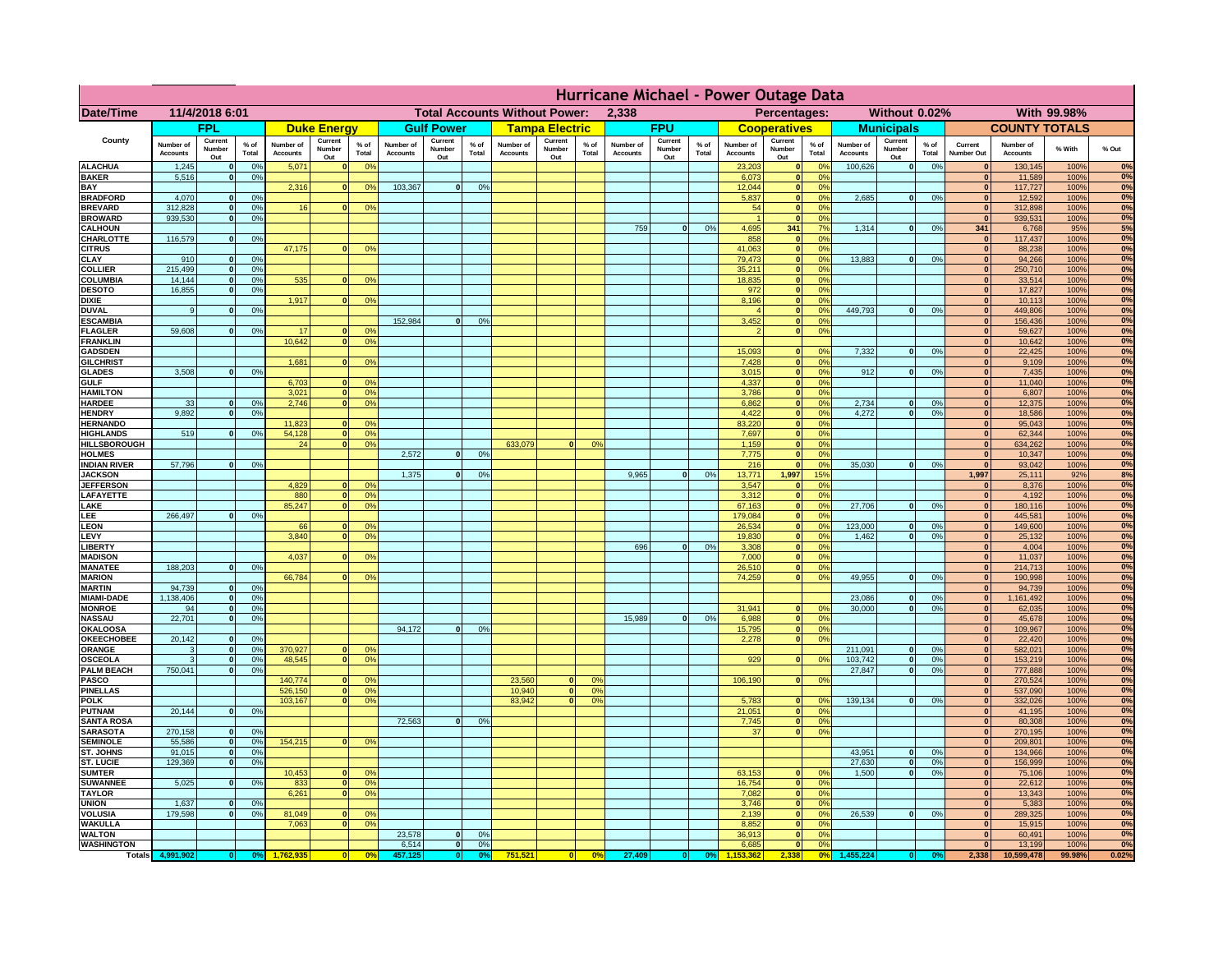# 11/4/2018 6:01 AM Hurricane Michael

| <b>Power Provider</b>                   | <b>County</b>       | <b>Number of Customers</b> | <b>Current Number Out</b> | <b>Outage Percentage</b> | <b>Estimated Restore Time</b> |
|-----------------------------------------|---------------------|----------------------------|---------------------------|--------------------------|-------------------------------|
| West Florida Electric Cooperative, Inc. | <b>JACKSON</b>      | 13,723                     | 1,997                     | 14.55%                   | >5 days                       |
| West Florida Electric Cooperative, Inc. | CALHOUN             | 2,852                      | 341                       | 11.96%                   | >5 days                       |
| Central Florida Electric Cooperative    | <b>ALACHUA</b>      | 875                        | $\mathbf 0$               | 0.00%                    | TBD                           |
|                                         | <b>DIXIE</b>        | 7,595                      | $\mathsf 0$               | 0.00%                    | TBD                           |
| Central Florida Electric Cooperative    |                     |                            |                           |                          |                               |
| Central Florida Electric Cooperative    | <b>GILCHRIST</b>    | 7,424                      | $\mathsf{O}\xspace$       | 0.00%                    | Restored                      |
| Central Florida Electric Cooperative    | LAFAYETTE           | 9                          | $\mathsf 0$               | 0.00%                    | TBD                           |
| Central Florida Electric Cooperative    | LEVY                | 17,513                     | $\mathbf 0$               | 0.00%                    | Restored                      |
| Central Florida Electric Cooperative    | <b>MARION</b>       | 9                          | $\mathsf 0$               | 0.00%                    | TBD                           |
| Chattahoochee Electric                  | <b>GADSDEN</b>      | 1,173                      | $\mathsf{O}\xspace$       | 0.00%                    | Restored                      |
| Choctawhatchee Electric Cooperative     | <b>HOLMES</b>       | 293                        | 0                         | 0.00%                    | Restored                      |
| Choctawhatchee Electric Cooperative     | <b>OKALOOSA</b>     | 15,795                     | $\mathbf 0$               | 0.00%                    | Restored                      |
| Choctawhatchee Electric Cooperative     | <b>SANTA ROSA</b>   | 201                        | $\mathsf 0$               | 0.00%                    | Restored                      |
| Choctawhatchee Electric Cooperative     | <b>WALTON</b>       | 36,812                     | $\mathsf{O}\xspace$       | 0.00%                    | Restored                      |
|                                         |                     |                            |                           |                          |                               |
| City of Alachua                         | <b>ALACHUA</b>      | 4,426                      | $\mathsf 0$               | 0.00%                    | TBD                           |
| City of Bartow                          | <b>POLK</b>         | 11,790                     | $\mathsf{O}\xspace$       | 0.00%                    | <b>TBD</b>                    |
| City of Blountstown                     | CALHOUN             | 1,314                      | $\mathsf 0$               | 0.00%                    | Restored                      |
| City of Bushnell                        | <b>SUMTER</b>       | 1,500                      | $\mathbf 0$               | 0.00%                    | <b>TBD</b>                    |
| City of Clewiston                       | <b>HENDRY</b>       | 4,272                      | $\mathsf 0$               | 0.00%                    | TBD                           |
| City of Fort Meade                      | <b>POLK</b>         | 2,379                      | $\pmb{0}$                 | 0.00%                    | <b>TBD</b>                    |
| City of Havana                          | GADSDEN             | 1,391                      | 0                         | 0.00%                    | Restored                      |
| City of Leesburg                        | LAKE                | 22,000                     | $\mathbf 0$               | 0.00%                    | <b>TBD</b>                    |
| City of Moore Haven                     | <b>GLADES</b>       | 912                        | $\pmb{0}$                 | 0.00%                    | <b>TBD</b>                    |
|                                         |                     |                            | $\mathsf{O}\xspace$       |                          |                               |
| City of Mount Dora                      | LAKE                | 5,706                      |                           | 0.00%                    | TBD                           |
| City of Newberry                        | <b>ALACHUA</b>      | 1,727                      | $\mathsf 0$               | 0.00%                    | TBD                           |
| City of Quincy                          | <b>GADSDEN</b>      | 4,768                      | $\mathbf 0$               | 0.00%                    | Restored                      |
| City of Starke                          | <b>BRADFORD</b>     | 2,685                      | $\pmb{0}$                 | 0.00%                    | TBD                           |
| City of Tallahassee                     | <b>LEON</b>         | 123,000                    | $\mathbf 0$               | 0.00%                    | Restored                      |
| City of Vero Beach                      | <b>INDIAN RIVER</b> | 35,030                     | $\mathsf 0$               | 0.00%                    | <b>TBD</b>                    |
| City of Wauchula                        | HARDEE              | 2,734                      | $\mathbf 0$               | 0.00%                    | <b>TBD</b>                    |
| City of Williston                       | LEVY                | 1,462                      | $\mathsf 0$               | 0.00%                    | TBD                           |
| City of Winter Park                     | ORANGE              | 13,941                     | $\mathsf{O}\xspace$       | 0.00%                    | <b>TBD</b>                    |
|                                         |                     |                            |                           |                          |                               |
| Clay Electric Cooperative               | <b>ALACHUA</b>      | 22,328                     | $\mathsf 0$               | 0.00%                    | TBD                           |
| Clay Electric Cooperative               | <b>BAKER</b>        | 2,476                      | $\mathbf 0$               | 0.00%                    | <b>TBD</b>                    |
| Clay Electric Cooperative               | <b>BRADFORD</b>     | 5,837                      | $\mathsf 0$               | 0.00%                    | <b>TBD</b>                    |
| Clay Electric Cooperative               | <b>CLAY</b>         | 79,473                     | $\mathbf 0$               | 0.00%                    | <b>TBD</b>                    |
| Clay Electric Cooperative               | COLUMBIA            | 16,922                     | 0                         | 0.00%                    | TBD                           |
| Clay Electric Cooperative               | <b>DUVAL</b>        | $\overline{4}$             | $\mathbf 0$               | 0.00%                    | <b>TBD</b>                    |
| Clay Electric Cooperative               | <b>FLAGLER</b>      | $\overline{2}$             | $\pmb{0}$                 | 0.00%                    | TBD                           |
| Clay Electric Cooperative               | <b>GILCHRIST</b>    | $\overline{4}$             | $\mathsf{O}\xspace$       | 0.00%                    | <b>TBD</b>                    |
| Clay Electric Cooperative               | LAKE                | 2,239                      | $\mathsf 0$               | 0.00%                    | TBD                           |
|                                         |                     |                            |                           |                          |                               |
| Clay Electric Cooperative               | LEVY                | 712                        | $\mathbf 0$               | 0.00%                    | <b>TBD</b>                    |
| Clay Electric Cooperative               | <b>MARION</b>       | 16,301                     | 0                         | 0.00%                    | <b>TBD</b>                    |
| <b>Clay Electric Cooperative</b>        | <b>PUTNAM</b>       | 21,051                     | $\mathsf{O}\xspace$       | 0.00%                    | <b>TBD</b>                    |
| Clay Electric Cooperative               | SUWANNEE            | 5                          | 0                         | 0.00%                    | <b>TBD</b>                    |
| <b>Clay Electric Cooperative</b>        | <b>UNION</b>        | 3,746                      | $\pmb{0}$                 | 0.00%                    | <b>TBD</b>                    |
| Clay Electric Cooperative               | VOLUSIA             | 2,139                      | 0                         | 0.00%                    | TBD                           |
| <b>Duke Energy</b>                      | <b>ALACHUA</b>      | 5,071                      | $\pmb{0}$                 | 0.00%                    | Restored                      |
| Duke Energy                             | BAY                 | 2,316                      | 0                         | 0.00%                    | TBD                           |
| <b>Duke Energy</b>                      | <b>BREVARD</b>      | 16                         | $\pmb{0}$                 | 0.00%                    | Restored                      |
| Duke Energy                             | <b>CITRUS</b>       | 47,175                     | $\pmb{0}$                 | 0.00%                    | Restored                      |
|                                         |                     |                            |                           |                          |                               |
| <b>Duke Energy</b>                      | <b>COLUMBIA</b>     | 535                        | $\pmb{0}$                 | 0.00%                    | Restored                      |
| Duke Energy                             | <b>DIXIE</b>        | 1,917                      | $\mathsf 0$               | 0.00%                    | Restored                      |
| Duke Energy                             | <b>FLAGLER</b>      | 17                         | $\pmb{0}$                 | 0.00%                    | Restored                      |
| <b>Duke Energy</b>                      | FRANKLIN            | 10,642                     | $\pmb{0}$                 | 0.00%                    | Restored                      |
| <b>Duke Energy</b>                      | <b>GILCHRIST</b>    | 1,681                      | $\pmb{0}$                 | 0.00%                    | Restored                      |
| Duke Energy                             | <b>GULF</b>         | 6,703                      | 0                         | 0.00%                    | TBD                           |
| <b>Duke Energy</b>                      | <b>HAMILTON</b>     | 3,021                      | $\pmb{0}$                 | 0.00%                    | Restored                      |
| Duke Energy                             | HARDEE              | 2,746                      | $\mathsf 0$               | 0.00%                    | Restored                      |
|                                         |                     |                            | $\pmb{0}$                 | 0.00%                    |                               |
| Duke Energy                             | <b>HERNANDO</b>     | 11,823                     |                           |                          | Restored                      |
| Duke Energy                             | <b>HIGHLANDS</b>    | 54,128                     | $\pmb{0}$                 | 0.00%                    | Restored                      |
| Duke Energy                             | HILLSBOROUGH        | 24                         | $\pmb{0}$                 | 0.00%                    | Restored                      |
| <b>Duke Energy</b>                      | <b>JEFFERSON</b>    | 4,829                      | $\mathsf 0$               | 0.00%                    | Restored                      |
| <b>Duke Energy</b>                      | LAFAYETTE           | 880                        | $\pmb{0}$                 | 0.00%                    | Restored                      |
| Duke Energy                             | LAKE                | 85,247                     | $\pmb{0}$                 | 0.00%                    | Restored                      |
| Duke Energy                             | <b>LEON</b>         | 66                         | $\pmb{0}$                 | 0.00%                    | Restored                      |
| Duke Energy                             | LEVY                | 3,840                      | $\mathsf 0$               | 0.00%                    | Restored                      |
| <b>Duke Energy</b>                      | <b>MADISON</b>      | 4,037                      | $\pmb{0}$                 | 0.00%                    | Restored                      |
|                                         |                     |                            |                           |                          |                               |
| <b>Duke Energy</b>                      | <b>MARION</b>       | 66,784                     | 0                         | 0.00%                    | Restored                      |
| Duke Energy                             | ORANGE              | 370,927                    | $\pmb{0}$                 | 0.00%                    | Restored                      |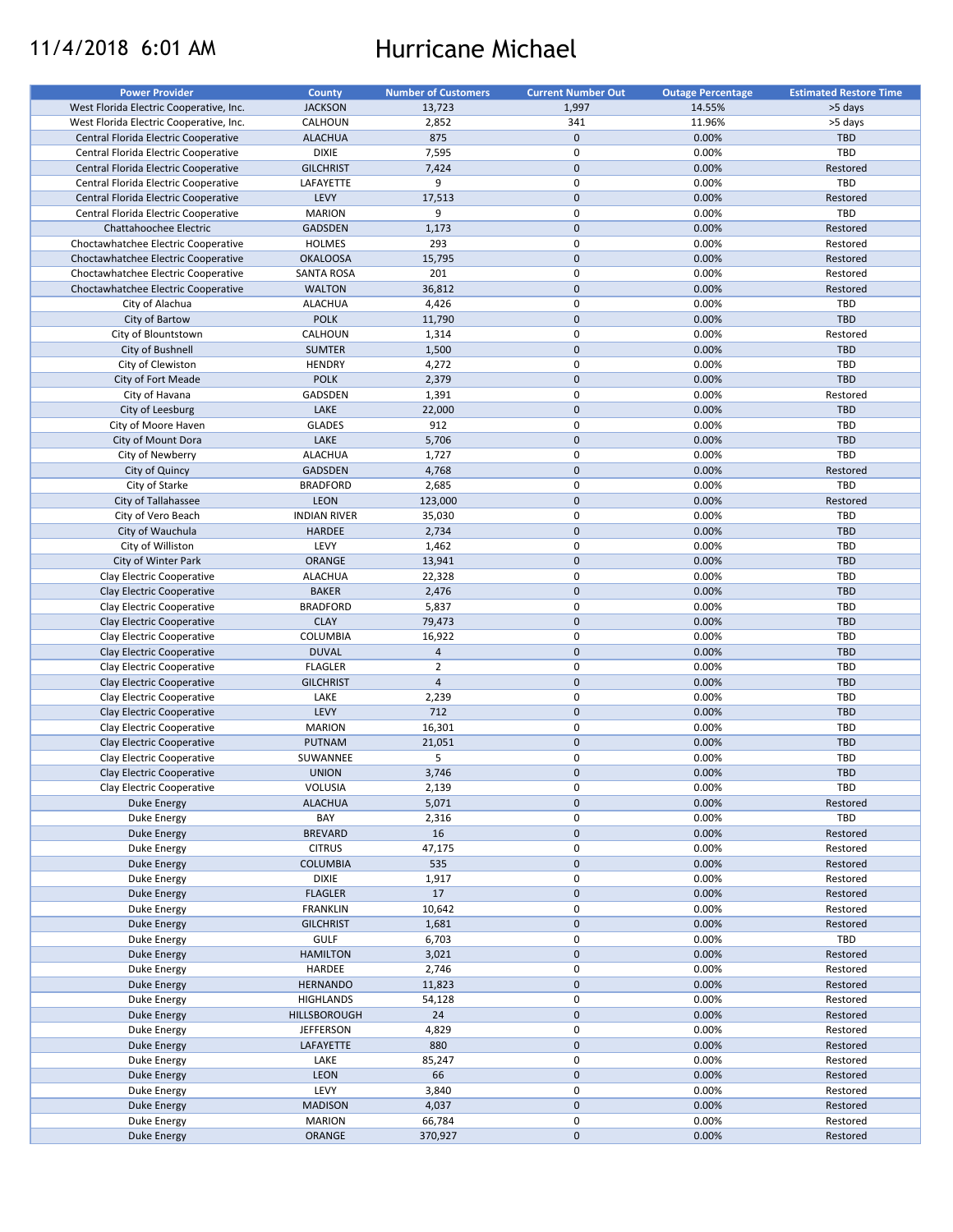## 11/4/2018 6:01 AM Hurricane Michael

| Duke Energy                                        | <b>OSCEOLA</b>      | 48,545      | 0                   | 0.00% | Restored   |
|----------------------------------------------------|---------------------|-------------|---------------------|-------|------------|
| Duke Energy                                        | <b>PASCO</b>        | 140,774     | $\mathbf{0}$        | 0.00% | Restored   |
| Duke Energy                                        | PINELLAS            | 526,150     | 0                   | 0.00% | Restored   |
| Duke Energy                                        | <b>POLK</b>         | 103,167     | $\mathsf{O}\xspace$ | 0.00% | Restored   |
| Duke Energy                                        | SEMINOLE            | 154,215     | 0                   | 0.00% | Restored   |
|                                                    |                     |             |                     |       |            |
| <b>Duke Energy</b>                                 | <b>SUMTER</b>       | 10,453      | $\mathsf{O}\xspace$ | 0.00% | Restored   |
| Duke Energy                                        | SUWANNEE            | 833         | 0                   | 0.00% | Restored   |
| Duke Energy                                        | <b>TAYLOR</b>       | 6,261       | $\mathbf 0$         | 0.00% | Restored   |
| Duke Energy                                        | VOLUSIA             | 81,049      | 0                   | 0.00% | Restored   |
| <b>Duke Energy</b>                                 | <b>WAKULLA</b>      | 7,063       | $\pmb{0}$           | 0.00% | Restored   |
|                                                    |                     |             |                     |       |            |
| Escambia River Electric Cooperative, Inc.          | <b>ESCAMBIA</b>     | 3,452       | 0                   | 0.00% | TBD        |
| Escambia River Electric Cooperative, Inc.          | <b>SANTA ROSA</b>   | 7,544       | $\mathbf 0$         | 0.00% | TBD        |
| Florida Keys Electric Cooperative                  | <b>MONROE</b>       | 31,941      | 0                   | 0.00% | <b>TBD</b> |
| Florida Power and Light Company                    | <b>ALACHUA</b>      | 1,245       | $\mathsf{O}\xspace$ | 0.00% | <b>TBD</b> |
|                                                    |                     |             | 0                   |       |            |
| Florida Power and Light Company                    | <b>BAKER</b>        | 5,516       |                     | 0.00% | TBD        |
| Florida Power and Light Company                    | <b>BRADFORD</b>     | 4,070       | $\mathbf 0$         | 0.00% | <b>TBD</b> |
| Florida Power and Light Company                    | <b>BREVARD</b>      | 312,828     | 0                   | 0.00% | <b>TBD</b> |
| Florida Power and Light Company                    | <b>BROWARD</b>      | 939,530     | $\mathsf{O}\xspace$ | 0.00% | <b>TBD</b> |
| Florida Power and Light Company                    | CHARLOTTE           | 116,579     | 0                   | 0.00% | <b>TBD</b> |
| Florida Power and Light Company                    | <b>CLAY</b>         | 910         | $\mathbf 0$         | 0.00% | <b>TBD</b> |
|                                                    |                     |             |                     |       |            |
| Florida Power and Light Company                    | <b>COLLIER</b>      | 215,499     | 0                   | 0.00% | <b>TBD</b> |
| Florida Power and Light Company                    | <b>COLUMBIA</b>     | 14,144      | $\mathsf{O}\xspace$ | 0.00% | <b>TBD</b> |
| Florida Power and Light Company                    | <b>DESOTO</b>       | 16,855      | 0                   | 0.00% | <b>TBD</b> |
| Florida Power and Light Company                    | <b>DUVAL</b>        | 9           | $\mathbf 0$         | 0.00% | <b>TBD</b> |
|                                                    |                     |             | 0                   |       |            |
| Florida Power and Light Company                    | <b>FLAGLER</b>      | 59,608      |                     | 0.00% | TBD        |
| Florida Power and Light Company                    | <b>GLADES</b>       | 3,508       | $\mathsf{O}\xspace$ | 0.00% | <b>TBD</b> |
| Florida Power and Light Company                    | HARDEE              | 33          | 0                   | 0.00% | TBD        |
| Florida Power and Light Company                    | <b>HENDRY</b>       | 9,892       | $\mathsf{O}\xspace$ | 0.00% | <b>TBD</b> |
| Florida Power and Light Company                    | <b>HIGHLANDS</b>    | 519         | 0                   | 0.00% | <b>TBD</b> |
|                                                    |                     |             |                     |       |            |
| Florida Power and Light Company                    | <b>INDIAN RIVER</b> | 57,796      | $\pmb{0}$           | 0.00% | <b>TBD</b> |
| Florida Power and Light Company                    | LEE                 | 266,497     | 0                   | 0.00% | TBD        |
| Florida Power and Light Company                    | <b>MANATEE</b>      | 188,203     | $\mathsf{O}\xspace$ | 0.00% | <b>TBD</b> |
| Florida Power and Light Company                    | <b>MARTIN</b>       | 94,739      | 0                   | 0.00% | TBD        |
| Florida Power and Light Company                    | MIAMI-DADE          | 1,138,406   | $\mathsf{O}\xspace$ | 0.00% | <b>TBD</b> |
|                                                    |                     |             |                     |       |            |
| Florida Power and Light Company                    | <b>MONROE</b>       | 94          | 0                   | 0.00% | <b>TBD</b> |
| Florida Power and Light Company                    | NASSAU              | 22,701      | $\pmb{0}$           | 0.00% | <b>TBD</b> |
| Florida Power and Light Company                    | OKEECHOBEE          | 20,142      | $\mathsf 0$         | 0.00% | <b>TBD</b> |
| Florida Power and Light Company                    | ORANGE              | 3           | $\mathsf{O}\xspace$ | 0.00% | <b>TBD</b> |
| Florida Power and Light Company                    | <b>OSCEOLA</b>      | 3           | 0                   | 0.00% | TBD        |
|                                                    |                     |             |                     |       |            |
| Florida Power and Light Company                    | <b>PALM BEACH</b>   | 750,041     | $\mathsf{O}\xspace$ | 0.00% | <b>TBD</b> |
| Florida Power and Light Company                    | PUTNAM              | 20,144      | $\mathsf 0$         | 0.00% | TBD        |
| Florida Power and Light Company                    | SARASOTA            | 270,158     | $\mathsf{O}\xspace$ | 0.00% | <b>TBD</b> |
| Florida Power and Light Company                    | SEMINOLE            | 55,586      | 0                   | 0.00% | <b>TBD</b> |
| Florida Power and Light Company                    | ST. JOHNS           | 91,015      | $\pmb{0}$           | 0.00% | <b>TBD</b> |
|                                                    |                     |             |                     |       |            |
| Florida Power and Light Company                    | ST. LUCIE           | 129,369     | 0                   | 0.00% | <b>TBD</b> |
| Florida Power and Light Company                    | SUWANNEE            | 5,025       | $\mathbf{0}$        | 0.00% | <b>TBD</b> |
| Florida Power and Light Company                    | <b>UNION</b>        | 1,637       | 0                   | 0.00% | TBD        |
| Florida Power and Light Company                    | <b>VOLUSIA</b>      | 179,598     | 0                   | 0.00% | TBD        |
| Florida Public Utilities Corporation               | CALHOUN             | 759         | 0                   | 0.00% | Restored   |
|                                                    |                     |             |                     |       |            |
| Florida Public Utilities Corporation               | <b>JACKSON</b>      | 9,965       | $\mathsf{O}\xspace$ | 0.00% | Restored   |
| Florida Public Utilities Corporation               | LIBERTY             | 696         | 0                   | 0.00% | Restored   |
| Florida Public Utilities Corporation               | NASSAU              | 15,989      | 0                   | 0.00% | Restored   |
| Fort Pierce Utilities Authority                    | ST. LUCIE           | 27,630      | 0                   | 0.00% | TBD        |
| Gainesville (Gainesville Regional Utilities - GRU) | <b>ALACHUA</b>      | 94,473      | $\mathsf{O}\xspace$ | 0.00% | TBD        |
|                                                    |                     |             |                     |       |            |
| Glades Electric Cooperative, Inc.                  | <b>GLADES</b>       | 3,015       | 0                   | 0.00% | <b>TBD</b> |
| Glades Electric Cooperative, Inc.                  | HARDEE              | $\mathbf 0$ | $\pmb{0}$           |       | TBD        |
| Glades Electric Cooperative, Inc.                  | <b>HENDRY</b>       | 3,530       | 0                   | 0.00% | TBD        |
| Glades Electric Cooperative, Inc.                  | <b>HIGHLANDS</b>    | 7,321       | 0                   | 0.00% | <b>TBD</b> |
|                                                    |                     |             | 0                   |       |            |
| Glades Electric Cooperative, Inc.                  | OKEECHOBEE          | 2,278       |                     | 0.00% | <b>TBD</b> |
| Green Cove Springs Electric                        | <b>CLAY</b>         | 3,889       | $\pmb{0}$           | 0.00% | <b>TBD</b> |
| Gulf Coast Electric Cooperative, Inc.              | BAY                 | 12,044      | 0                   | 0.00% | Restored   |
| Gulf Coast Electric Cooperative, Inc.              | CALHOUN             | 1,843       | $\pmb{0}$           | 0.00% | Restored   |
| Gulf Coast Electric Cooperative, Inc.              | <b>GULF</b>         | 4,337       | 0                   | 0.00% | Restored   |
|                                                    |                     |             |                     |       |            |
| Gulf Coast Electric Cooperative, Inc.              | <b>JACKSON</b>      | 48          | 0                   | 0.00% | Restored   |
| Gulf Coast Electric Cooperative, Inc.              | <b>WALTON</b>       | 101         | 0                   | 0.00% | Restored   |
| Gulf Coast Electric Cooperative, Inc.              | <b>WASHINGTON</b>   | 2,425       | $\mathbf 0$         | 0.00% | Restored   |
| <b>Gulf Power Company</b>                          | BAY                 | 103,367     | 0                   | 0.00% | Restored   |
| <b>Gulf Power Company</b>                          | <b>ESCAMBIA</b>     | 152,984     | $\mathsf{O}\xspace$ | 0.00% | Restored   |
|                                                    |                     |             |                     |       |            |
| <b>Gulf Power Company</b>                          | <b>HOLMES</b>       | 2,572       | 0                   | 0.00% | Restored   |
| <b>Gulf Power Company</b>                          | <b>JACKSON</b>      | 1,375       | $\mathsf{O}\xspace$ | 0.00% | Restored   |